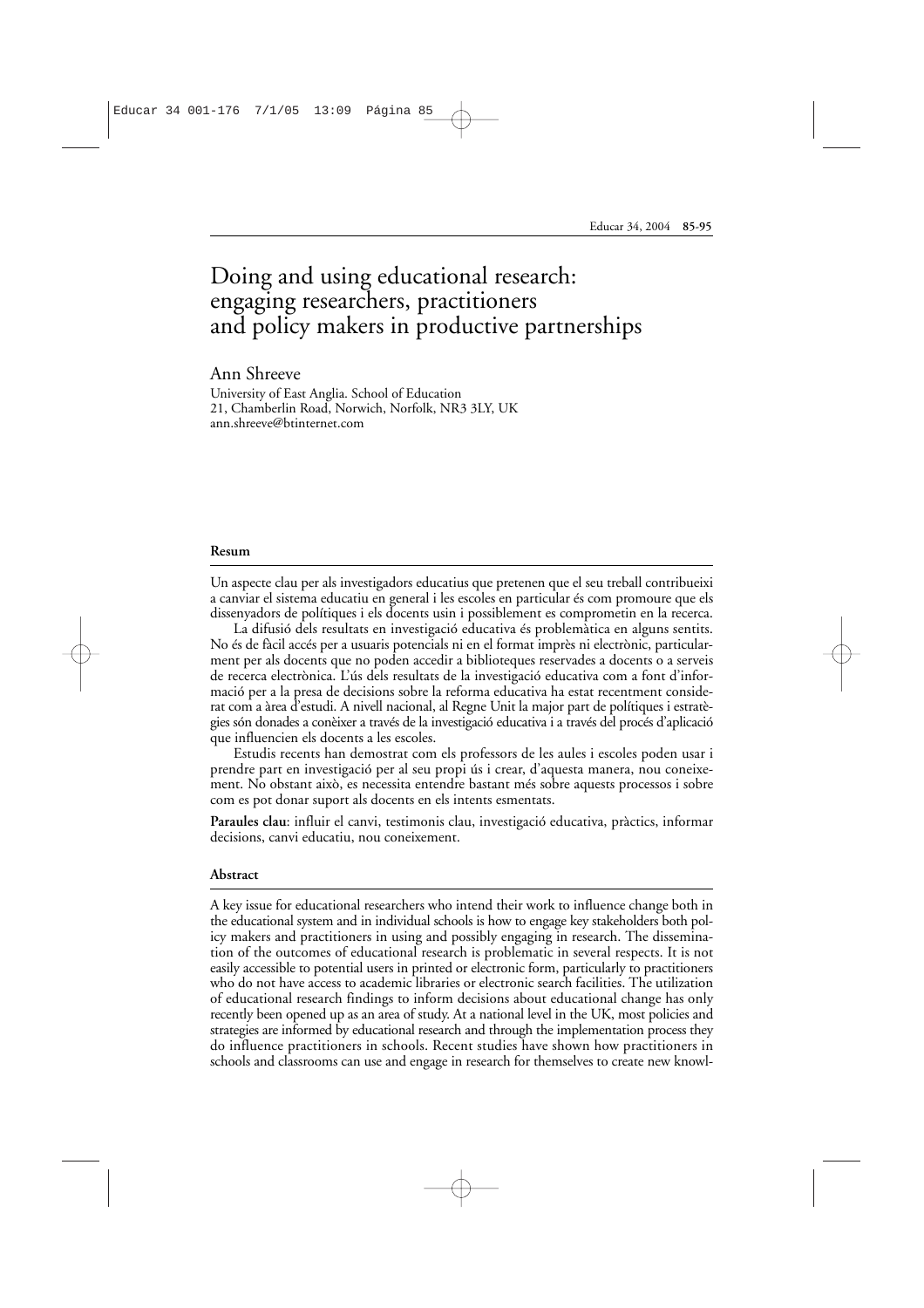edge. However it is clear that much more needs to be understood about these processes and how practitioners can be supported in these endeavours.

**Key words**: influence change, key stakeholders, educational research, practitioners, inform decisions, educational change, new knowledge.

#### **Resumen**

Un aspecto clave para los investigadores educativos que pretenden que su trabajo contribuya a cambiar el sistema educativo en general y las escuelas en particular es cómo captar a los diseñadores de políticas y a los docentes para que usen y posiblemente se comprometan en investigación. La difusión de los resultados en investigación educativa es problemática en algunos sentidos. No es de fácil acceso para usuarios potenciales ni en formato impreso ni electrónico, particularmente para los docentes que no pueden acceder a bibliotecas reservadas a docentes o a servicios de búsqueda electrónica. El uso de los resultados de la investigación educativa como fuente de información para la toma de decisiones sobre la reforma educativa ha sido recientemente considerado como área de estudio. A nivel nacional, en el Reino Unido la mayor parte de políticas y estrategias son dadas a conocer a través de la investigación educativa y a través del proceso de aplicación que influencian a los docentes en las escuelas. Estudios recientes han demostrado cómo los profesores de las aulas y escuelas pueden usar y tomar parte en investigación para su propio uso y crear, de esta manera, nuevo conocimiento. No obstante, se necesita entender mucho más sobre estos procesos y cómo apoyar a los docentes en dichos intentos.

**Palabras clave**: influir el cambio, testimonios clave, investigación educativa, prácticos, informar decisiones, cambio educativo, nuevo conocimiento.

#### **Summary**

| Introduction                           | How can school-based research consortia     |
|----------------------------------------|---------------------------------------------|
| What stimulates educational changes    | engage researchers, practitioners           |
| at a micro or macro level?             | and policy makers?                          |
| How can educational research           | What are the implications for involving     |
| be conducted and disseminated?         | researchers, practitioners and policy       |
| How can educational research influence | makers in productive research partnerships? |
| changes in the education system?       | References                                  |
|                                        |                                             |

### **Introduction**

In a career in education spanning three decades I have been involved in educational research in a number of different capacities all with the intention of bringing about change in some way. Sometimes the research focus involved examining new approaches to teaching and learning at other times the research was an attempt to better understand some aspect of education. As a teacher, I took advantage of opportunities to try out different ways of teaching. Originally my research involved collaboration with other teachers as part of the local branch of the National Association for the Teaching of English. We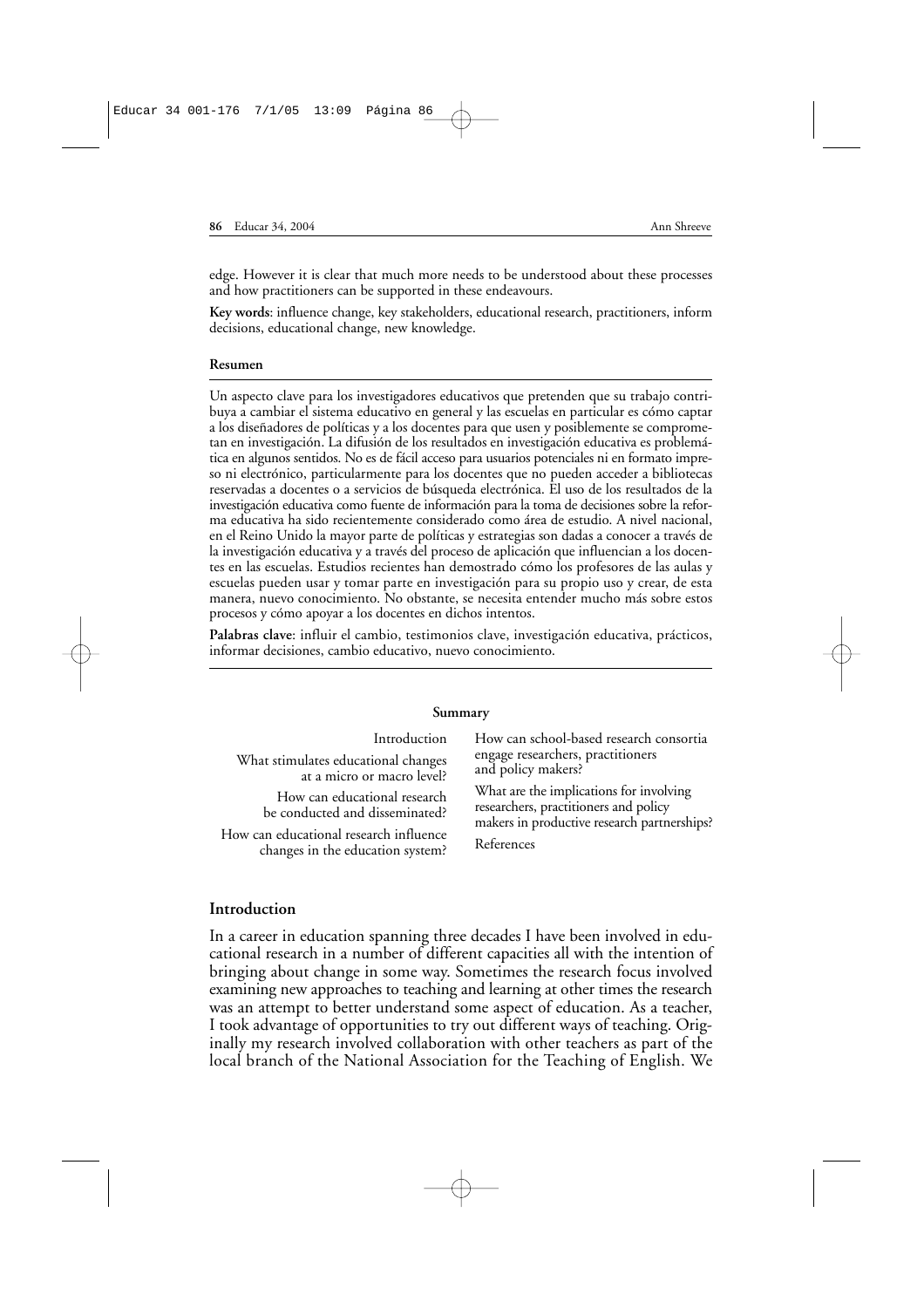explored the teaching of writing, poetry, media education and information and communications technology. Later I was involved in local authority led research into speaking and listening supported by the Centre for Applied Research at the School of Education and Professional Development in Education at the University of East Anglia. As a local authority adviser I led the Norfolk Oracy Project that sought to develop speaking and listening for learning and contributed to the National Oracy Project. When I subsequently led the Norfolk National Curriculum Team I ensured that an element of the work involved action research to support the development of the new curriculum in schools. As an officer of the National Association for the Teaching of English I participated in research into teachers' perspectives of newly introduced examinations and tests that was reported to and used to lobby the then government Department of Education and Science. Recently as an educational researcher I worked collaboratively with research teams of teachers to coordinate actions and to assist in investigations that would help us to better understand the nature of students' disaffection from school and their perspectives of the school and classroom contexts. As an educational publisher and writer I have worked to make educational research more accessible to practitioners in printed and electronic form. These experiences, most gained while working outside of the academy although in collaboration with members of the academy, have shaped my thinking about educational research.

My view of educational research is essentially a pragmatic one. Initially, I became involved with educational research because I wanted to motivate and re-engage in learning the disaffected learners in my classes. I was not formally associated with a university and did not feel constrained by this lack of official backing for my independent investigations. I chose to join a local group interested in the teaching of English —a voluntary group comprising primary and secondary teachers, lecturers from the University of East Anglia and local authority advisers. This network of professionals helped me to connect with other educational professionals in the UK. Later as a member and officer of the National Association for the Teaching of English I was involved in research that sought evidence to counter claims made by government agencies and to represent practising teachers' views and experiences. The outcomes of research projects that I have been involved with have been disseminated through conferences and publications and some even used to lobby politicians and government officers. I would be delighted if the findings of any of the research projects that I had involvement with had a direct influence on practice in schools or government policy. However the main contribution of my research collaborations must be in adding a practitioner's perspective to the on-going debate about educational issues.

### **What stimulates educational changes at a micro or macro level?**

It is worth considering the types of research that can inform or influence educational changes. Before designing a possible intervention it would seem desir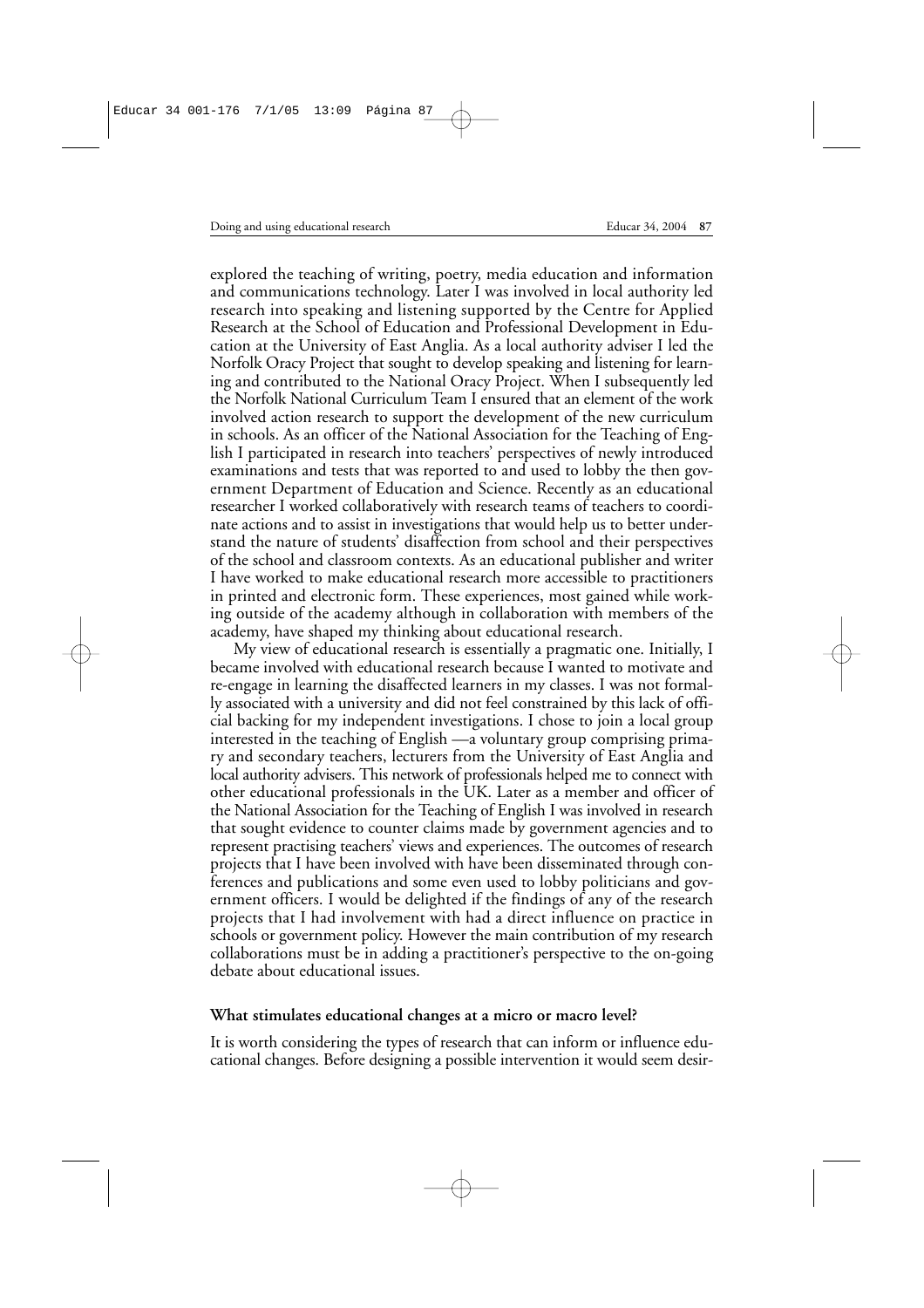able for policy makers and practitioners to understand the characteristics of the phenomenon they are examining and to explore relationships between variables. In an ideal world they would evaluate existing practices, examine the results of interventions and choose an appropriate way to implement their plans. They may be able to learn from a review of previous research.

Different types of research using both qualitative and quantitative methodologies, large and small scale have value and have the potential to help influence educational changes in a number of different ways. The following list of different types of research illustrates this point:

- *Descriptive studies*: research that aims to produce a description of a state of affairs or a particular phenomenon, and/or to document its characteristics.
- *Exploration of relationships:* studies that examine relationships and/or statistical associations between variables in order to build theories and develop hypotheses.
- *Evaluation (1) naturally occurring* in the sense that the researcher makes no active attempt to control which groups of people are «introduced» or «exposed» to the experience, or situations, of the study, but rather observe phenomenon which would have occurred without their presence.
- *Evaluation (2) researcher manipulated* where there is an attempt as part of the research to change people's experience and as a consequence have control over which groups of people are 'introduced' or 'exposed' to the experience.
- *Methodological* studies which focus on the development or discussion of methods.
- *Reviews* that is studies that aim to bring together information, findings, opinions or conclusions from a range of previous reports.

At a macro level these types of research have the potential to influence the development of national policy and strategies. At a regional level research they can inform local policy-making for instance by illuminating local phenomenon, evaluating interventions and reviewing relevant research. In England, local education authorities for instance conduct detailed audits to establish the socioeconomic context, performance of pupils and use their findings to make plans and set targets for improvement.

At the micro level, within schools in England educational change is influenced by the implementation of these national policies and strategies and local authority initiatives. For instance the national literacy and numeracy strategies, education action zones and local drives to improve pupils' attendance are all applied by practitioners in the context of their own school's circumstances. It is also the case, that in the pursuit of improvement, school leaders in the UK have increasingly become adept at using research methods for instance using pupil performance data to assess the effectiveness of their provision and to identify groups of pupils for specific support.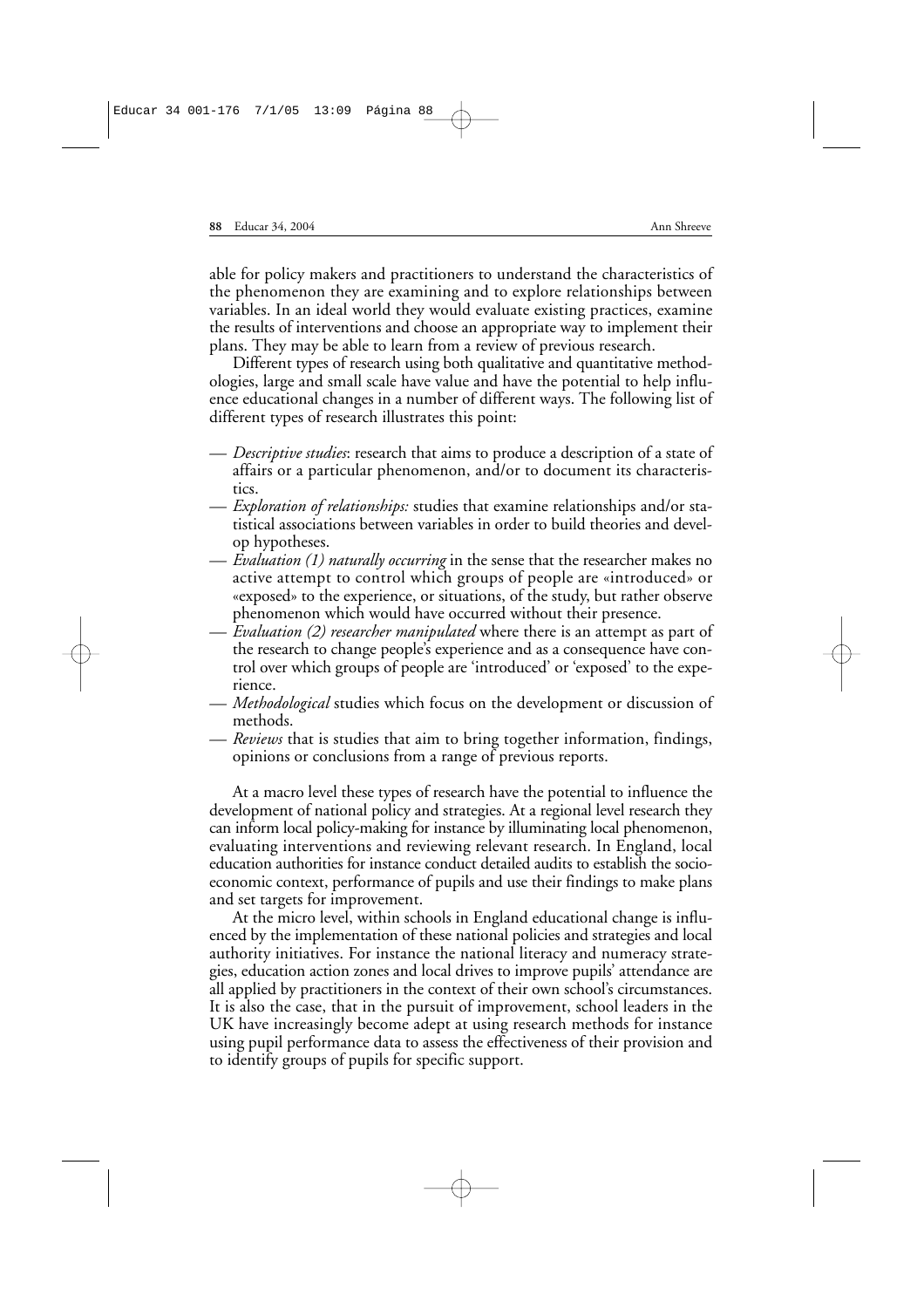## **How can educational research be conducted and disseminated?**

There are several different interest groups that have a potential stake in engaging in and using research to inform practice. Representatives of these groups often have a part to play in deciding the focus of research projects and assessing their quality through their representation on bodies that award funding for educational research. Expert researchers working within the academy from different research backgrounds bring to this endeavour the knowledge and experience of conducting research and are able to judge its quality. Practitioners in schools, teachers, school leaders and governors and those who support them may be interested in defining the focus of or engaging in research particularly where it has the potential to shape approaches to improving practice in schools. Educational advisers, school inspectors, consultants and lecturers who have more of an overview of schools also have a perspective on the issues surrounding school improvement and the elements that need further examination. Policy makers at national and local level too have a vested interest in deciding the focus of educational research and in the findings both to help define the most significant problems and to evaluate solutions to them.

Educational researchers can in practice be involved in research in a variety of ways depending on the focus of the research and the funding body. The following examples have been found in England in recent years.

- A. Educational researchers working *independently* in the academy and using schools as sites for research or using statistical data to identify research questions based predominantly on the research literature, designing investigations and publicising findings at research conferences and in educational journals.
- B. Educational researchers working *co-operatively* with practitioners to identify research questions that are relevant to them and designing investigations that are conducted by the researcher and feeding-back to and discussing findings with practitioners and the educational community at research conferences and in educational journals.
- C. Educational researchers working *collaboratively* with practitioners to identify research questions that are relevant to them; designing investigations that are conducted by the researcher and practitioner and presenting feeding-back to and discussing findings with colleagues in school and the educational community at research conferences and in educational journals.
- D. Practitioner researchers, *supported* by a researcher, identifying research questions that are relevant to them and designing investigations that are conducted by the practitioner and feeding-back to and discussing findings with colleagues and the educational community at research conferences and in educational journals
- E. Practitioner researchers identifying research questions that are relevant to them and designing and conducting investigations *without the support* of educational researchers and feeding-back to and discussing findings with col-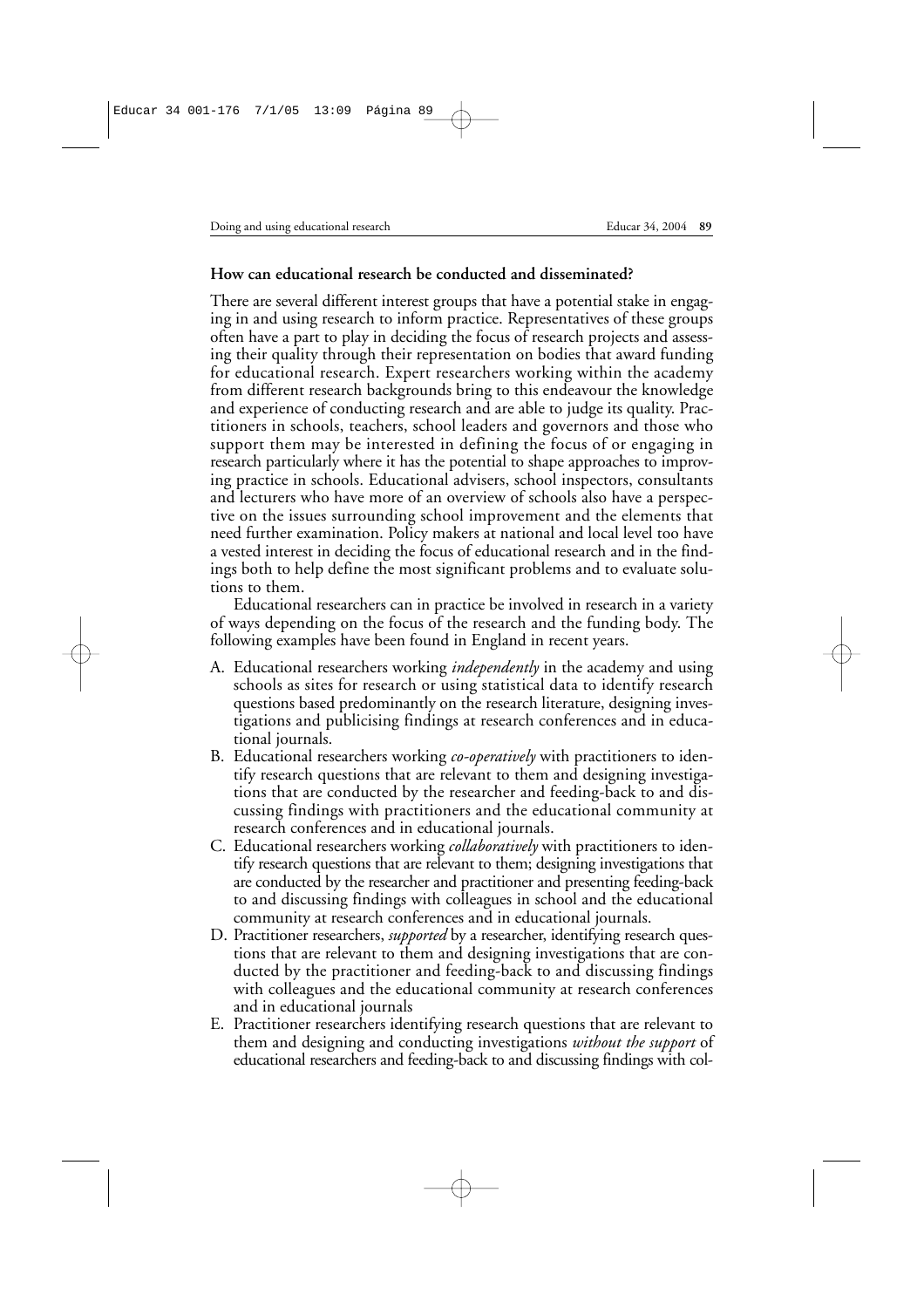leagues in school and possibly a wider audience of practitioners in other schools and possibly the educational community at research conferences and in educational journals.

These scenarios present the educational researcher with very different ways of working from virtually independent to collaborations with practitioners to little or no involvement in school-based research projects. Where educational researchers are involved and there is an intention to influence practice it would seem imperative that thought be given to how to engage practitioners in appropriate ways, perhaps by considering practitioners' perspectives, firstly when forming research questions and methodology and secondly when planning both for communicating findings and the possible implications for practice.

Currently, many published research articles do not describe whether or not practitioners were involved in designing research studies or their response to the findings or implications. Recently I have reviewed twenty-five research articles potentially of interest to teachers to find out if teachers were involved in these ways. Researchers report little or more often no involvement by practitioners in sixty percent of the articles compared with just over forty percent having a significant practitioner involvement.

The array of possible scenarios described above presents the educational researcher with the possibility of a range of different roles adviser and supporter to practitioner researchers, lead researcher and active disseminator. There are implications therefore for the range of expertise needed by educational researchers to fulfil these roles and the practical constraints of time and resources to carry them out. For instance communicating findings and considering the implications with practitioners are likely to be particularly time consuming and therefore a significant cost.

### **How can educational research influence changes in the education system?**

There is a growing interest in the use of research evidence to inform the improvement of practice not just in education but in other public services and private organisations as well (Nutley, 2002; Desforge, 2001; Choo, 1998). This intention to make use of research implies that it needs to be communicated to stakeholders in a way that can be easily understood and accessed.

At the level of bringing research to a wider audience there are developments in the UK. Over the last few years there have been initiatives that bring research outcomes and practitioners into contact through research websites that provide digests of recent research reports (UK websites include: DFES, GTC, NCSL).

There is also a need for individuals to cross institutional boundaries to raise awareness of research and ways of working (Choo, 1998). In the educational context for example, more interactions between schools, the academy and policy makers are needed. There is some research to suggest that headteachers,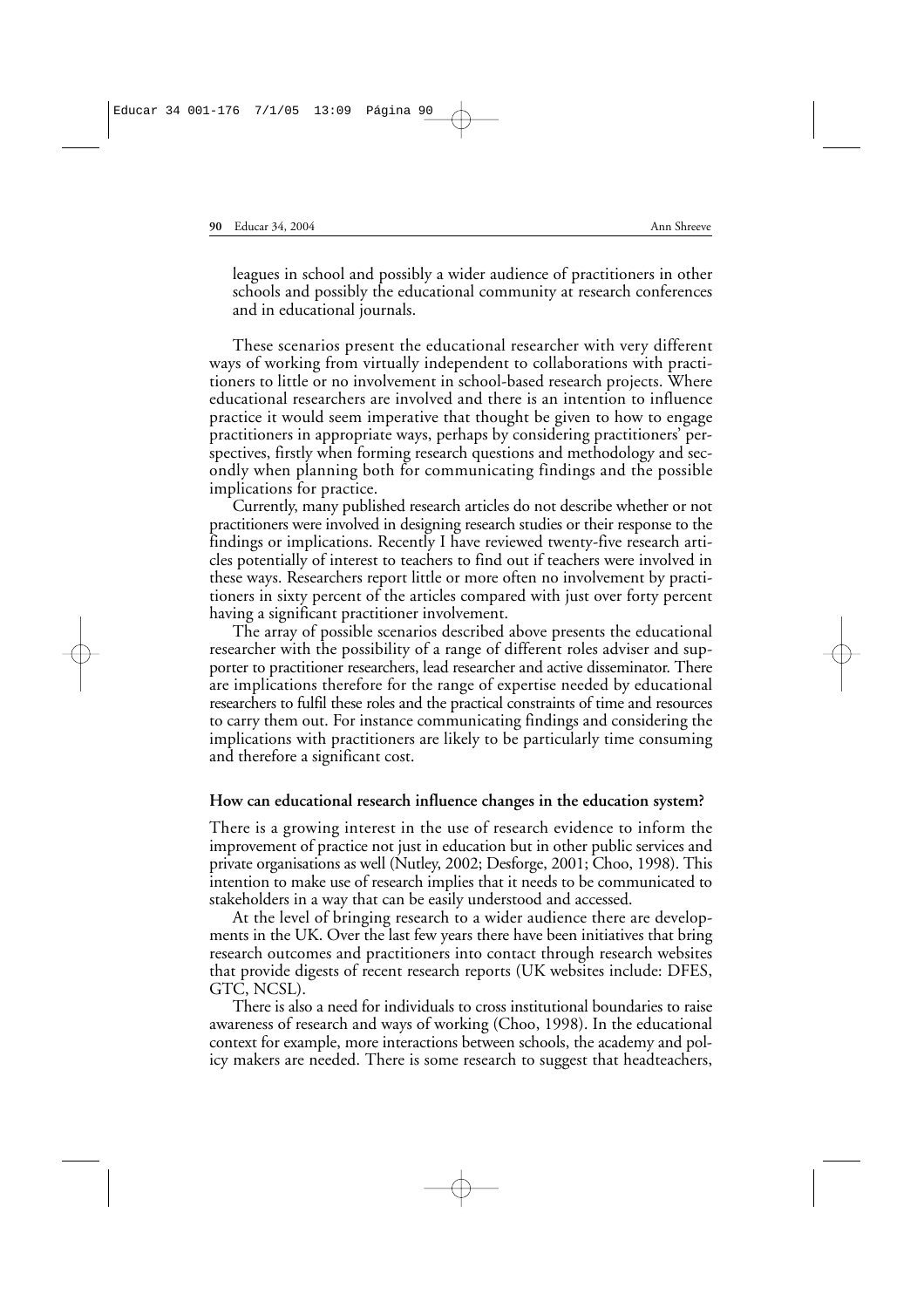while not seeking to replicate studies, do use research to provide background information about issues pertinent to their school for instance to illustrate that problems can be approached in different ways or to illuminate issues (Stoll *et al.,* 2002). Other research shows that some teachers do use research to inform their practice in the classroom and adapt the findings to suit their circumstances (McGrane, 2001).

Educational researchers need to follow through their research to a dissemination phase if they are serious about influencing educational change. To do this they need to better understand how research can be used to inform decisions by practitioners about improving practice and to devise ways of working with practitioners that allow transferable ideas to be examined in new contexts.

#### **How can school-based research consortia engage researchers, practitioners and policy makers?**

Although only found in a small number of schools, practitioner researchers either independently or in collaboration with researchers in the academy have influenced educational changes within individual schools and sometimes this has reached other schools as well (Cordingley and Bell, 2002). In England the School-based Research Initiative led by the Teacher Training Agency, a government agency, funded four consortia in Norwich, Newcastle, Leeds and Manchester and Salford. Each consortium comprised schools, local education authorities and university departments committed to engaging in and with research. The project was overseen by a steering group of representatives from government agencies, teachers, headteachers, the research community and the four consortia. The role of this group was to advise and to monitor the work of the project. It brought together a range of perspectives from the academic to the practical that crossed institutional boundaries and helped to demonstrate through the working of the group the challenges faced by all parties engaged in this complex enterprise. The research community found out more about the pressures on schools that inhibited or helped the research activity. Practitioners from schools became more aware of the time restraints on researchers and the expertise that they brought to the enterprise. Local authority advisers were able to work with schools and university departments in a very different way to their normal school improvement role. Civil servants too were made cognisant of the complexities of engaging in research across institutional boundaries.

The School-based Research Initiative provides four examples of educational researchers working collaboratively with practitioners, in a supporting role and co-operatively. Several research projects from the Norwich Area School Consortium's (NASCs) research into students who were disaffected or disengaged from learning illustrate these ways of working.

— For instance in the first phase of the work each secondary school undertook its own exploratory studies in order to describe disaffection and to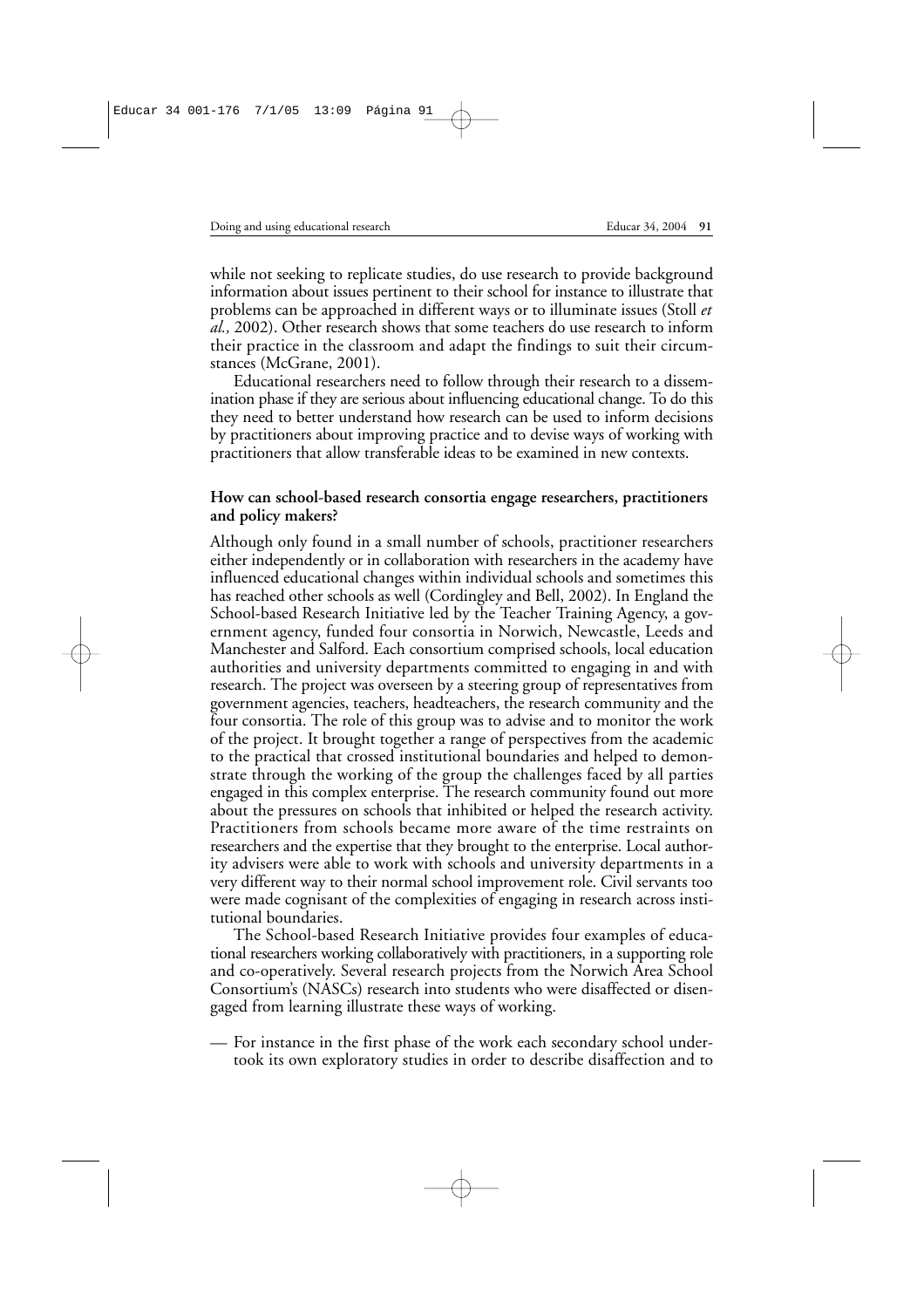create a shared understanding among staff in their school. Individual schools were supported by someone from the School of Education at the University of East Anglia who provided support for the research. In one instance a doctoral research student helped a school research group to conduct exploratory enquiries into teacher's perceptions of disaffection and to prepare, administer and analyse a survey of the views of all members of staff. This study enabled the school's research group to develop an insight into the range of views held by staff and provided them with sufficient information to design further investigation into the causes and possible ways of tackling the problem of students' disaffection with school (Gutteridge, 1999).

- In the second phase of the research, cross-school research groups sought to understand the issue from a wider perspective. In these groups teachers and researchers worked collaboratively to identify research questions, review relevant research literature, design research methodologies, analyse data and draw out findings. In the case of a study of effective systems of rewards and sanction in seven secondary schools this was achieved by research that sought to describe the phenomenon and to explore relationships between variables (Shreeve and Boddington, 2002). The result of the enquiry helped practitioners to better understand what worked under what circumstances. In a subsequent project one school undertook its own research and used the findings to inform plans for a new system of rewards and sanctions.
- Following the official end of the project a very experienced educational researcher led an enquiry into the attitudes and achievements of some students who become disengaged from mathematics. The research team worked co-operatively with practitioners to identify research questions. The team designed an investigation, carried out the enquiry and reported findings to teachers (Nardi and Steward, 2001).

The scenarios described above raise many practical issues for educational researchers in the academy and practitioners. For instance, where research is undertaken collaboratively, who takes ownership of the research? Pressure points occur, in my experience, at the points of data collection and analysis especially when this involves a large amount of data and report writing. It requires a high degree of commitment and motivation from individuals for these activities to be completed. Issues relating to the quality of the research particularly the research method also arise. In the case of the Norwich Area Schools Consortium there was an element of peer review and feedback to researchers. There were flaws in this approach as not all of the reviewers felt confident about contributing to this exercise. In my experience it is not just researchers who do not have time to disseminate findings. Practitioner researchers have considerable demands on their time. Often they do not have the resources available to share their work with others. Research is time consuming and some participants' lose interest before the work is concluded.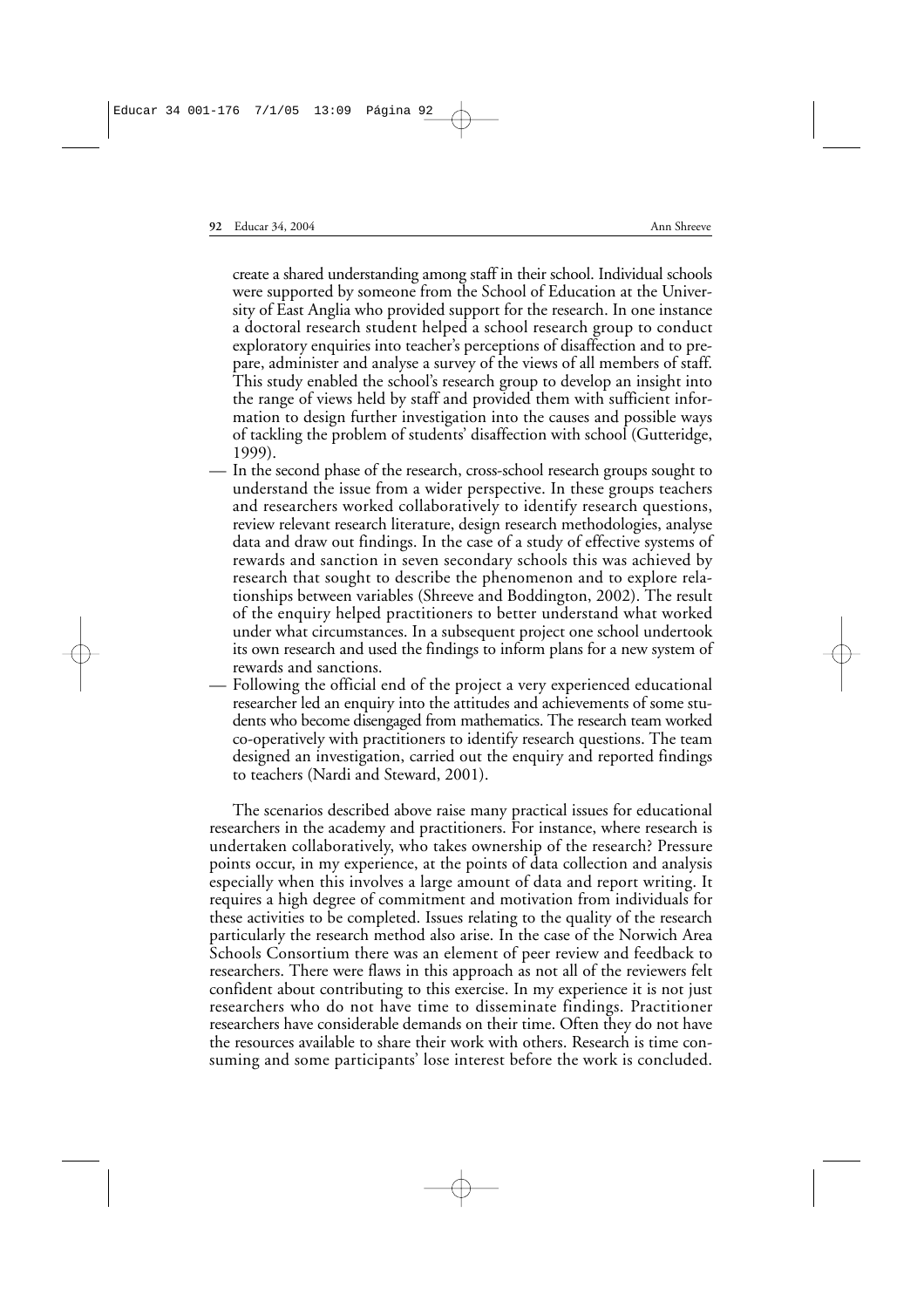Schools have shifting priorities and opportunities for dissemination can be missed if those involved in the research leave or get drawn into other work. Disseminating findings can also be difficult if there is a lack of funding or appropriate opportunities for sharing outcomes and processes. During the NASC project there were opportunities to do this in Norfolk and nationally through conferences.

### **What are the implications for involving researchers, practitioners and policy makers in productive research partnerships?**

The educational research sector needs to be more accessible to other educational professionals and the potential contribution of educational research to school improvement better understood. Educational research is predominately the domain of researchers and policy makers but it can be occupied by practitioners seeking to develop their own understandings in ways that seem appropriate to them. The contribution of different types of research needs to be better appreciated. Not all research studies lead directly to outcomes that can influence changes. Some precede the designing of interventions and help practitioners or policy makers understand the situation and the relationships between variables.

Research can influence practitioners and others both by directly adding to their knowledge of educational phenomenon and indirectly by suggesting to the reader an alternative way of tackling an issue. There would appear to be a growing interest among academics, policy-makers and practitioners about the contribution evidence informed practice can make to school improvement. It seems to me that the recent history of school improvement initiatives spanning the last fifteen years has encouraged reflection on what has worked and what has not and the factors affecting success and failure. In England and Wales there is a growing evidence base from national data sets and school inspections to inform a more detailed analysis of the success of national initiatives and schools' performance. The debate can therefore be based to some degree on evidence rather than opinion and speculation and practitioners can bring their perspectives to the interpretation of the evidence.

If school improvement through evidence informed practice is a way forward there is a need for structures to make it viable. In England and Wales at the present time there are conflicting demands on practitioners, researchers and local education authorities that make collaborative working difficult. There is little time available and limited funding for research studies to flourish. Educational research centres need to be funded so that they can bring different stakeholders together to engage in and with research. This would enable researchers to co-operate and collaborate with practitioners and local authority advisers to create knowledge and influence practice.

More attention needs to be given to how research can be disseminated. More outlets need to be found for the dissemination of educational research particularly websites that make studies immediately accessible. The medium is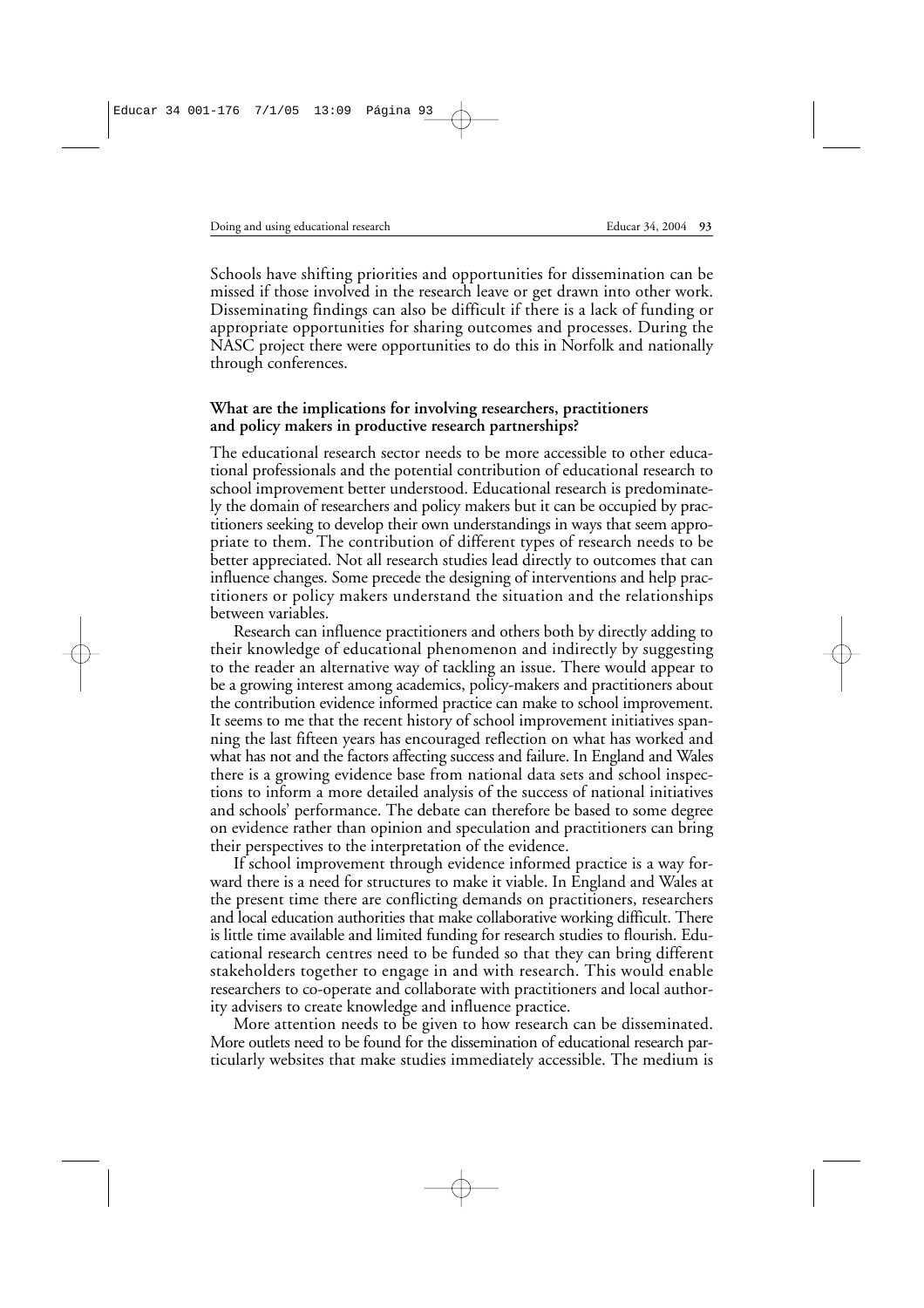available to all practitioners and has become the obvious starting point for enquiries. We need to know more about how practitioners and others access and use research. The process of acquiring knowledge and whether or not it is applied is not yet well understood. If we knew more it could influence our approach to dissemination.

#### **References**

- CORDINGLEY, Philippa; BELL, Miranda (2002). *School Based Research Initiative An Overview Report*. London: Teacher Training Agency.
- CHOO, Chun Wei (1998). «The Management of Learning Organisations as Knowledge-creating Enterprises*».* In *The Knowing organisation: How organisations use information to construct meaning, create knowledge and make decisions.* Oxford: Oxford University Press, chapter 4.
- DESFORGES, Charles (2001). *Putting Educational Research to Use Through Knowledge Transformation.* Learning and Skills Development Agency, UK.
- ELLIOT, John; ZAMORSKI, Barbara; SHREEVE, Ann (2002). *Exploring the pedagogical dimensions of disaffection from learning through collaborative research*. Norwich Area Schools Consortium. Final Report to the Teacher Training Agency. London: Teacher Training Agency.
- GUTTERIDGE, D. (1999). *Identifying disaffection.* NASC UEA Mimeo.
- LEEDS CONSORTIUM (2001). *Report on the work of the Leeds Consortium, TTA Research Consortia Initiative 1997-2001.* London: Teacher Training Agency.
- MANCHESTER AND SALFORD SCHOOLS' CONSORTIUM (2001). *Manchester and Salford Schools' Consortium – Final Report.* London: Teacher Training Agency.
- MCGRANE, Julie (2001). *How can research be effectively implemented in a school? The role of the school in developing research into thinking skills*. London: Teacher Training Agency.
- NARDI, E.; STEWARD, S. (2002). *Attitude and achievement of the disengaged pupil in the mathematics classroom.* University ESRC Final Report R000223451.
- NORTH EAST SCHOOL BASED RESEARCH CONSORTIUM (2001). *Final Report of the TTA funded North East School Based Research Consortium.* London: Teacher Training Agency.
- NUTLEY, Sandra; WALTER, Isobel; DAVIES, Huw (2002). *From knowing to doing: a framework for understanding the evidence into practice agenda.* On-line publication from the Research Unit for Research Utilisation. University of St Andrews, Discussion paper 1, March 2002 32 pages, www.st-and.ac.uk/~cppm/home.htm
- SHREEVE, Ann; BODDINGTON, Dominic (2002). *Students' perceptions of rewards and sanctions.* http://www.uea.ac.uk/care/nasc/Rewards\_and\_Sanctions/R&S\_Page1. html
- STOLL, Louise; BOLAM, Raymond; COLLARBONE, Pat (2002). «Leading for Change: Building Capacity for Learning». *Second International Handbook of Educational Leadership and Administration*, p. 41-73.

#### *Websites for practitioners:*

Department for Education and Skills - The Research Informed Practice Site *http://www.standards.dfes.gov.uk/research/*